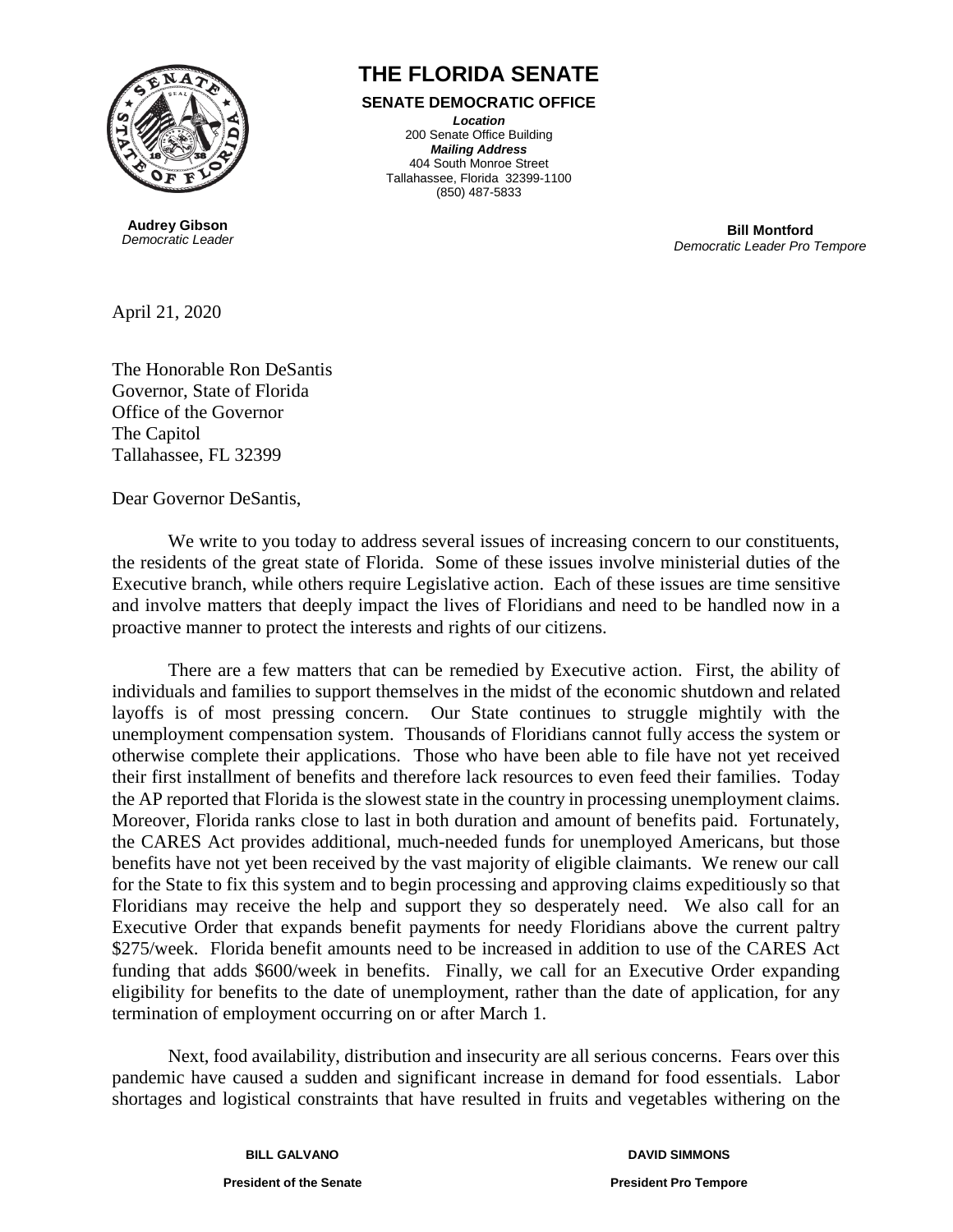## Page 2

vine. Over the past week we have heard that many farmers are plowing over crops that they cannot harvest or otherwise process for distribution due to economic struggles caused by COVID-19, while other food supplies are wasting away because of a reduced capacity for distribution. Some of this is caused by a drastic reduction in demand from restaurants and hotels. Meanwhile, many Floridians have lost income and have turned to local food banks and food drives. These groups have been attempting to fill the needs of hungry families, but their limited resources and supplies are now dwindling. The combined effects of shifting demands and disruption of production are beginning to cause some serious concerns over our ability to feed Florida's most vulnerable citizens. We need a comprehensive plan and coordinated effort to preserve and distribute available foods and to begin to plan and manage the food needs of hungry Floridians. The Department of Agriculture is Constitutionally and Legislatively empowered to oversee, regulate and manage agricultural, crop and livestock issues. We encourage you to provide FDACS with the additional resources needed to implement preservation, distribution and availability of food resources for our state.

Lastly, with regard to Executive branch action, we renew our call for an immediate expansion of any resources provided by the CARES Act and the Families First Coronavirus Response Act ("FFCRA") that Florida has not accessed. Testing for the Corona Virus is key to management and infection control. The FFCRA includes protections for the states by providing COVID-19 testing at no cost to the states. Please draw down and implement these resources to test as many Floridians as possible. Testing without treatment, however, is not enough. With the dramatic number of employment terminations caused by this pandemic Florida faces an historic increase in the ranks of the uninsured. As these Floridians brace for and cope with the devastating impacts of COVID-19, health insurance coverage is more important than ever. Therefore, we renew our call for an Executive Order expanding Medicaid eligibility, including a request to the federal government for Florida to use its Medicaid Section 1115 in combination with Section 1135 waiver authority, to fully cover uninsured individuals who would not otherwise be eligible for Medicaid coverage during the public health crisis, and potentially beyond. These waivers have been used by other states in past emergencies to expand coverage and several states already have applied during the current emergency.

Of course, the need for health care coverage will extend far beyond the current crisis. Uninsured people are less likely than those with insurance to receive services for major health conditions and chronic diseases. As this pandemic has shown, people with underlying health conditions are among the groups most at risk. Therefore, we renew our call for Florida to finally join the majority of states that have expanded Medicaid to provide coverage for childless adults to 138% of the Federal Poverty Level, as authorized by the Affordable Care Act, and which provides a 90% Federal/10% state match.

Another pressing issue requires Legislative, rather than Executive, action. With multiple election cycles upon us, it is important that voters feel safe and empowered to exercise their right to vote, in a manner of their choosing, without having to ask for such. Should this state still be dealing with virus related shutdowns or a second wave of infections in August and/or November, it is imperative that we plan for and take measures to ensure safe access to voting for all Floridians. Therefore, every registered voter should automatically receive a vote by mail ballot which would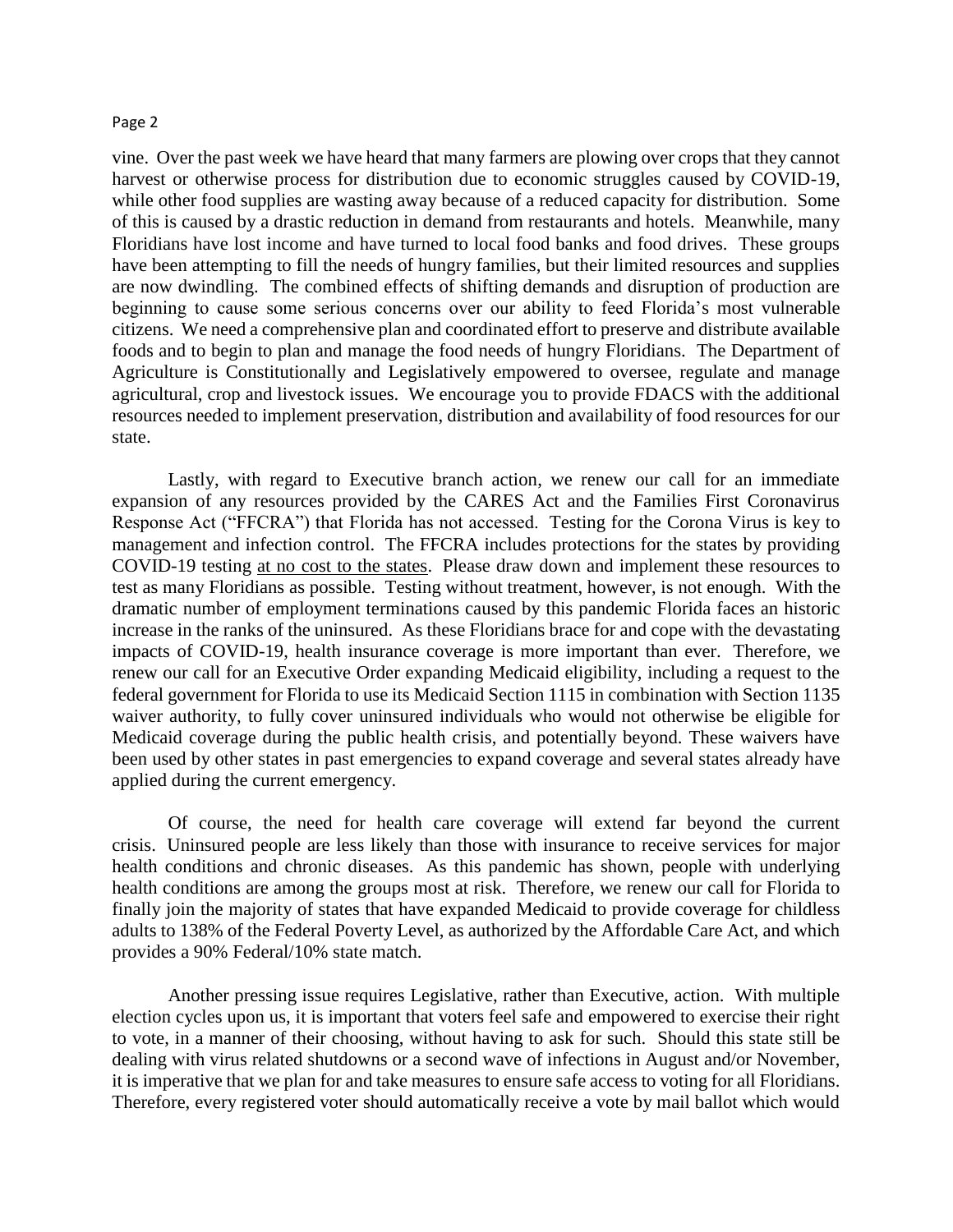Page 3

allow them to decide for themselves whether they wish to vote early, poll vote, or return the vote by mail ballot. Providing a VBM ballot to every Floridian ensures that all voters have the ability to vote without worrying that they may contract or spread the virus.

In conclusion, we believe immediate action is needed at the Executive and Legislative levels as it relates to these issues. Fixing the unemployment claims system and expanding benefits, protecting food security and the expansion of COVID-19 testing and health insurance coverages can be accomplished through Executive Order or administrative action. As to the potential for a Special Session, the provision of a vote by mail ballot to every registered voter should be included in any such a call.

Thank you for your kind consideration of and anticipated action on these important requests.

Sincerely,

Jayhortany

Senator Gary M. Farmer, Jr. Democratic Leader Designate

Join Benne

Kadolph D

Bill Montford

Sen. Bill Montford Sen. Jason Pizzo

Lauren Book

Sen. Lori Berman Sen. Lauren Book

am By

Sen. Randolph Bracy Sen. Oscar Braynon II

Guilley

Sen. Janet Cruz Sen. Audrey Gibson